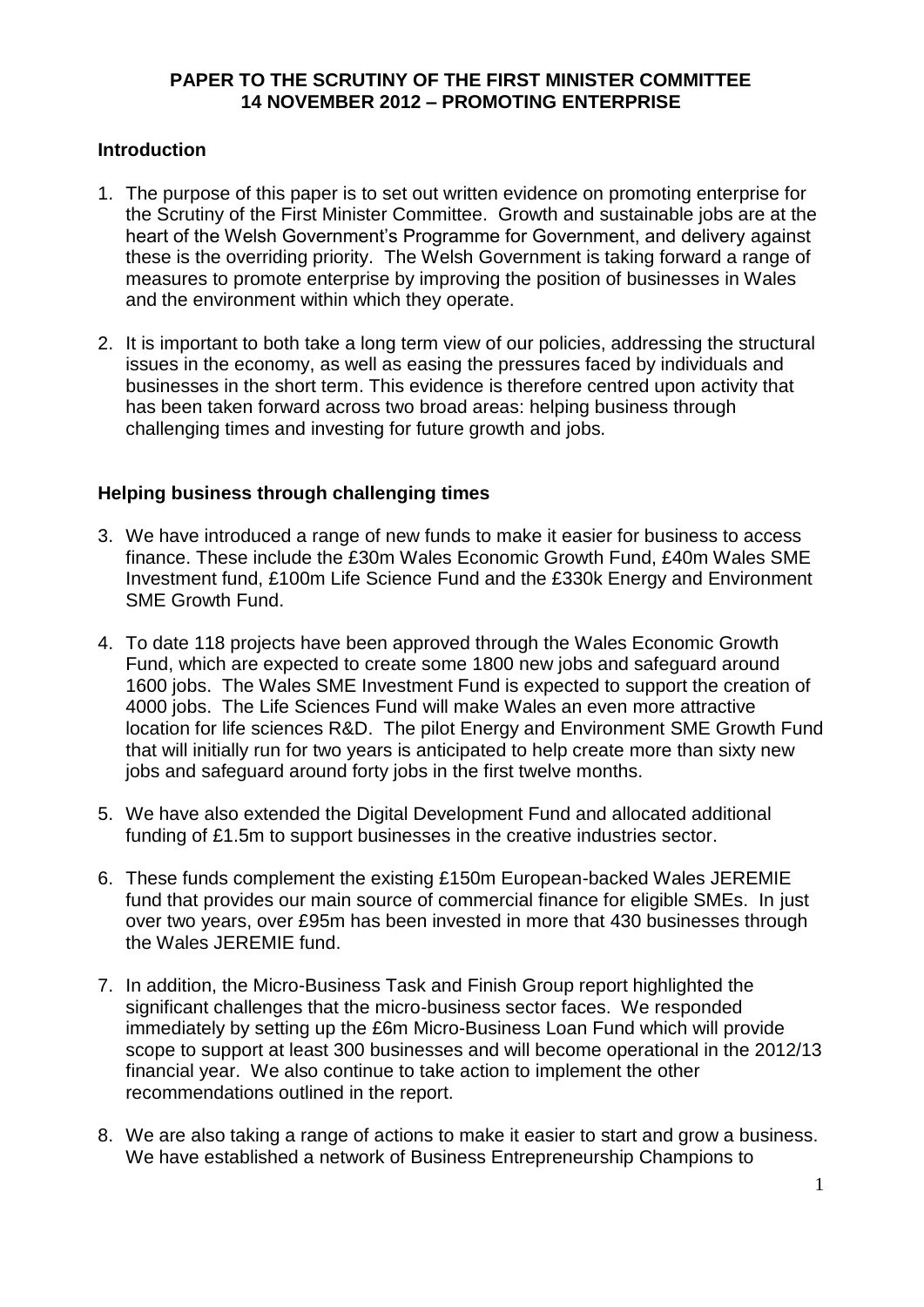#### **PAPER TO THE SCRUTINY OF THE FIRST MINISTER COMMITTEE 14 NOVEMBER 2012 – PROMOTING ENTERPRISE**

promote entrepreneurship and business start up and to advise on what support is needed to help start-ups and small firms and how the Welsh Government can embed an entrepreneurial culture in Wales.

- 9. We launched our £2m High Potential Starts Project to encourage new high growth business ventures and we continue to provide businesses with high-quality business advice and support through our Business Information Helpline, the Business Start Up Service and our network of twelve Regional Centre Service Centres.
- 10.Developing a new generation of Welsh entrepreneurs is a key part of our focus and the Youth Entrepreneurship Strategy (YES) is an important part of that. Over the last year significant progress ahs been made across all 10 actions identified in the YES Action Plan.
- 11.We have also taken significant steps to deliver a change in our approach to trade and investment. We established a new team to lead on high quality inward investment and trade activity and to work closely with sector teams and staff in overseas offices, as well as with UKTI. Good relationships with UKTI are essential as we look to secure increased exports for Welsh businesses.
- 12.Throughout the year we have hosted a number of high profile visits from UKTI and led on a number of Trade Missions. Furthermore, the focus of the most recent meeting of Council for Economic Renewal was on how we boost Wale's exports further and attract foreign investment.

## **Investing for future growth and jobs**

- 13.We have developed a range of policies and actions to support long-term, local growth and jobs. We continue to make progress with Enterprise Zones in Wales. The Enterprise Zone Boards have prepared their strategic objectives in plans for each of the Enterprise Zones. These are currently being considered starting with the infrastructure proposals as in many cases, capital investment needed to create the right conditions to attract businesses. In addition, Marketing plans have now been completed for the seven Enterprise Zones, including individual delivery and targeting strategies, detailed marketing propositions and planned activity. These are being used to promote the Zones in the local and international marketplaces. The BETS Minister will provide a further update in plenary on 27 November.
- 14.The Enterprise Zone approach is not the only approach towards spatial economic development that we are exploring. Tailoring how we support jobs and growth to the different local economic circumstances of Wales is central to our approach. The Powys Local Growth Zone report provided us with much to consider in addressing the challenges facing rural areas and market towns in Powys, and indeed throughout the rest of Wales. The BETS Minister will update Members through an Oral Statement in early November.